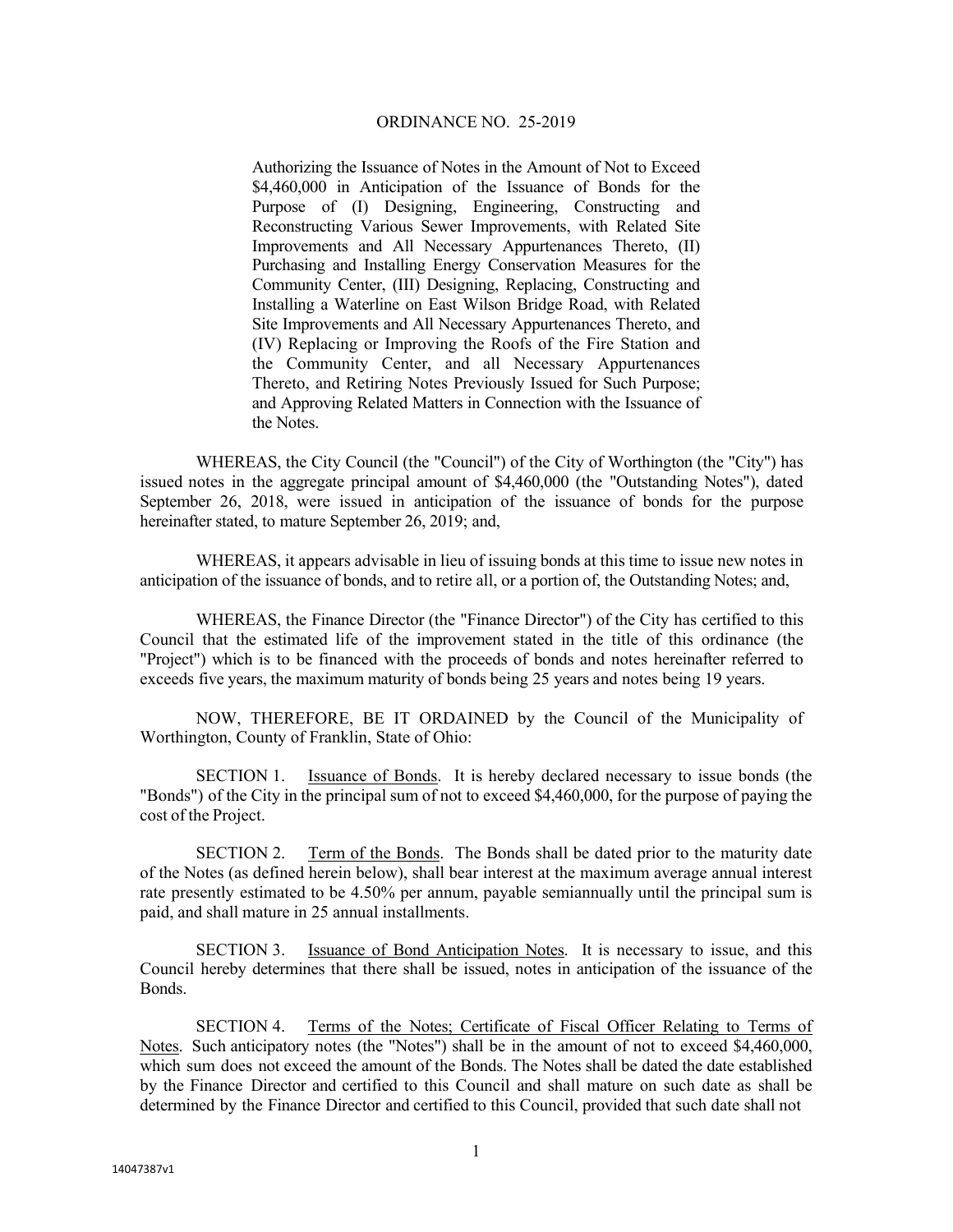be later than one year after the date of issuance of the Notes. The Notes shall be issued as fully registered notes in such denominations as shall be determined by the Finance Director. Coupons shall not be attached to the Notes. The Notes shall be sold in a transaction exempt from the requirements of Rule 15c2-12 of the United States Securities and Exchange Commission.

The Finance Director is hereby authorized and directed to execute a Certificate of Fiscal Officer Relating to Terms of Notes (the "Certificate of Fiscal Officer") setting forth and determining such terms and other matters pertaining to the Notes, their issuance, sale or delivery, including without limitation the aggregate principal amount of the Notes to be issued, the dated date of the Notes, the maturity date of the Notes, the purchase price of the Notes, the specified interest rate of the Notes, authorized denominations of the Notes, the Original Purchaser of the Notes (as defined herein), and shall include such additional information as is required by and consistent with the terms of this ordinance.

SECTION 5. General Obligation Pledge. The Notes shall be the full general obligation of the City, and the full faith, credit and revenue of the City are hereby pledged for the prompt payment of the same. The par value to be received from the sale of the Bonds and any excess funds resulting from the issuance of the Notes shall, to the extent necessary, be used only for the retirement of the Notes at maturity and are hereby pledged for such purpose.

SECTION 6. Debt Service Levy. There shall be and is hereby levied annually on all the taxable property in the City, in addition to all other taxes and inside the City's charter millage limitation, a direct tax (the "Debt Service Levy") for each year during which any of the Notes are outstanding, in an amount not less than that which would have been levied if the Bonds had been issued without the prior issuance of the Notes, for the purpose of providing, and in an amount which is sufficient to provide, funds to pay interest upon the Notes as and when the same falls due and to provide a fund for the repayment of the principal of the Notes at maturity or upon redemption. The Debt Service Levy shall not be less than the interest and sinking fund tax required by Article XII, Section 11 of the Ohio Constitution.

The Debt Service Levy shall be and is hereby ordered computed, certified, levied and extended upon the tax duplicate and collected by the same officers, in the same manner, and at the same time that taxes for general purposes for each of such years are certified, extended and collected. The Debt Service Levy shall be placed before and in preference to all other items and for the full amount thereof. The funds derived from the Debt Service Levy shall be placed in a separate and distinct fund, which shall be irrevocably pledged for the payments of the premium, if any, and interest on and principal of the Notes and Bonds when and as the same falls due. Notwithstanding the foregoing, if the City determines that funds will be available from other sources for the payment of the Notes and Bonds in any year, the amount of the Debt Service Levy for such year shall be reduced by the amount of funds which will be so available, and the City shall appropriate such funds to the payment of the Notes and Bonds in accordance with law.

SECTION 7. Sale of Notes. The Notes shall bear interest, based on a 360-day year of twelve 30- day months, payable at maturity, at such rate per annum as shall be determined by the Finance Director and certified to this Council, provided that such rate shall not exceed 4.50% per annum. The Finance Director is authorized and directed to cause the Notes to be sold on a competitive or negotiated basis. In the event that the Notes are sold on a competitive basis, a notice of sale (or similar document) shall be published or released in the form and manner as shall be approved by the Finance Director. In accordance with the terms of such document, the Notes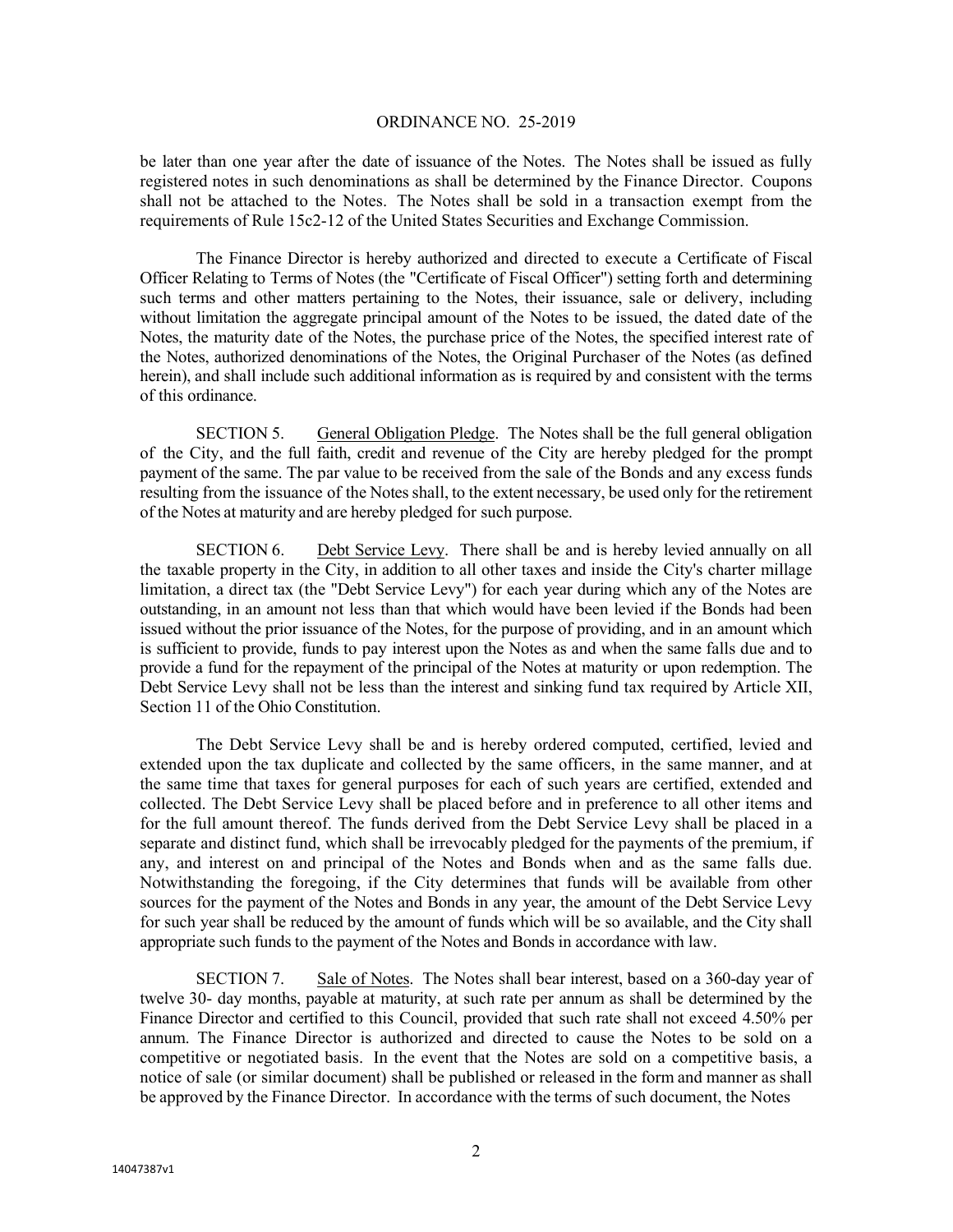may be awarded and sold to such purchaser or purchasers as shall offer, in the opinion of the Finance Director, the best rate of interest on the Notes, as the Finance Director shall designate in the Certificate of Fiscal Officer.

In the event that the Notes are sold on a negotiated basis, the Notes shall be sold to such purchaser or purchasers as the Finance Director shall designate in the Certificate of Fiscal Officer.

The Finance Director is authorized and directed to execute on behalf of the City a note purchase agreement, term sheet or similar document with the purchaser or purchasers of the Notes (the "Original Purchaser") setting forth the conditions under which the Notes are to be sold and delivered, which documents shall be in such form and shall contain such terms, covenants and conditions not inconsistent with the terms of this Ordinance and permitted by applicable law as shall be approved by the Finance Director.

The Finance Director is hereby authorized and directed to deliver the Notes, when executed, to the Original Purchaser upon payment of the purchase price and accrued interest, if any, to the date of delivery. The proceeds of such sale, except any accrued interest or premium thereon, shall be deposited in the Treasury of the City and used for the purpose aforesaid and for no other purpose. The accrued interest received from such sale shall be transferred to the City's Bond Retirement Fund to be applied to the payment of the principal of and interest on the Notes, or other obligations of the City, as permitted by law. Any premium received from the sale of the Notes may be used to pay the financing costs of the Notes within the meaning of Ohio Revised Code Section 133.01(K) or be deposited into the City's Bond Retirement Fund, in the manner provided by law.

SECTION 8. Form and Execution of Notes; Payment of Notes. The Notes shall be executed by the Finance Director and the City Manager, provided that either or both of such signatures may be a facsimile, shall be designated "City of Worthington, Ohio Various Purpose Notes, Series 2019," or as otherwise determined by the Finance Director, and shall be payable as to both principal and interest at the office of Note Registrar (as defined hereinbelow). The Notes shall express upon their faces the purpose for which they are issued and that they are issued pursuant to this ordinance.

The principal of and interest on the Notes shall be payable in lawful money of the United States of America without deduction for the services of the Note Registrar. The principal of and interest on the Notes shall be payable upon presentation and surrender of the Notes at their maturity at the office of the Note Registrar. No Note shall be valid or become obligatory for any purpose or shall be entitled to any security or benefit under this ordinance unless and until a certificate of authentication, as printed on the Note, is signed by the Note Registrar as authenticating agent. Authentication by the Note Registrar shall be conclusive evidence that the Note so authenticated has been duly issued and delivered under this ordinance and is entitled to the security and benefit of this ordinance. The certificate of authentication may be signedby any officer or officers of the Note Registrar or by such other person acting as an agent of the Note Registrar as shall be approved by the Finance Director on behalf of the City. It shall not be necessary that the same authorized person sign the certificate of authentication on all of the Notes.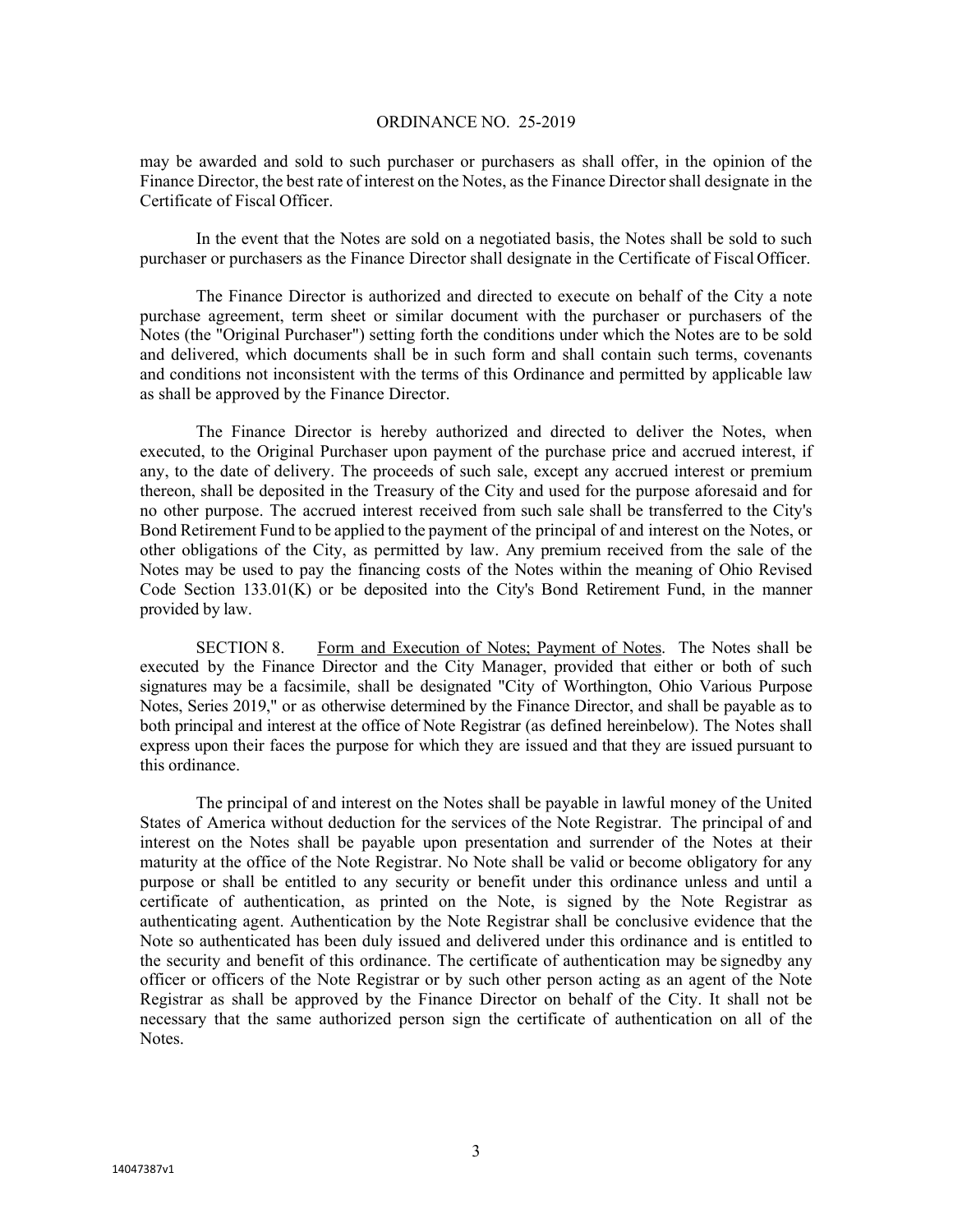SECTION 9. Appointment of Note Registrar. The Finance Director is hereby authorized and directed to serve as authenticating agent, note registrar, transfer agent, and paying agent for the Notes (the "Note Registrar"), or to execute on behalf of the City a Note Registrar Agreement with such bank or other appropriate financial institution as shall be acceptable to the Finance Director and the Original Purchaser, pursuant to which such bank or financial institution shall agree to serve as the Note Registrar for the Notes. If at any time the Note Registrar shall be unable or unwilling to serve as such, or the Finance Director in such officer's discretion shall determine that it would be in the best interest of the City for such functions to be performed by another party, the Finance Director may, and is hereby authorized and directed to, enter into an agreement with a national banking association or other appropriate institution experienced in providing such services, to perform the services required of the Note Registrar hereunder. Each such successor Note Registrar shall promptly advise all noteholders of the change in identity and new address of the Note Registrar. So long as any of the Notes remain outstanding, the City shall cause to be maintained and kept by the Note Registrar, at the office of the Note Registrar, all books and records necessary for the registration, exchange and transfer of Notes as provided in this section (the "Note Register"). Subject to the provisions of this ordinance, the person in whose name any Note shall be registered on the Note Register shall be regarded as the absolute owner thereof for all purposes. Payment of or on account of the principal of and interest on any Note shall be made only to or upon the order of that person. Neither the City nor the Note Registrar shall be affected by any notice to the contrary, but the registration may be changed as herein provided. All payments shall be valid and effectual to satisfy and discharge the liability upon the Notes, including the interest thereon, to the extent of the amount or amounts so paid.

Any Notes, upon presentation and surrender at the office of the Note Registrar, together with a request for exchange signed by the registered owner or by a person authorized by the owner to do so by a power of attorney in a form satisfactory to the Note Registrar, may be exchanged for Notes of the same form and of any authorized denomination or denominations equal in the aggregate to the unmatured principal amount of the Notes surrendered, and bearing interest at the same rate and maturing on the same date.

A Note may be transferred only on the Note Register upon presentation and surrender thereof at the office of the Note Registrar, together with an assignment executed by the registered owner or by a person authorized by the owner to do so by a power of attorney in a form satisfactory to the Note Registrar. Upon that transfer, the Note Registrar shall complete, authenticate and deliver a new Note or Notes of any authorized denomination or denominations equal in the aggregate to the unmatured principal amount of the Notes surrendered, and bearing interest at the same rate and maturing on the same date.

The City and the Note Registrar shall not be required to transfer or exchange (i) any Note during a period beginning at the opening of business 15 days before the day of mailing of a notice of redemption of Notes, and ending at the close of business on the day of such mailing, or (ii) any Notes selected for redemption, in whole or in part, following the date of such mailing.

In all cases in which Notes are exchanged or transferred hereunder, the City shall cause to be executed, and the Note Registrar shall authenticate and deliver, the Notes in accordance with the provisions of this ordinance. The exchange or transfer shall be without charge to the owner; except that the Council and Note Registrar may make a charge sufficient to reimburse them for any tax or other governmental charge required to be paid with respect to the exchange or transfer. The Council or the Note Registrar may require that those charges, if any, be paid before it begins the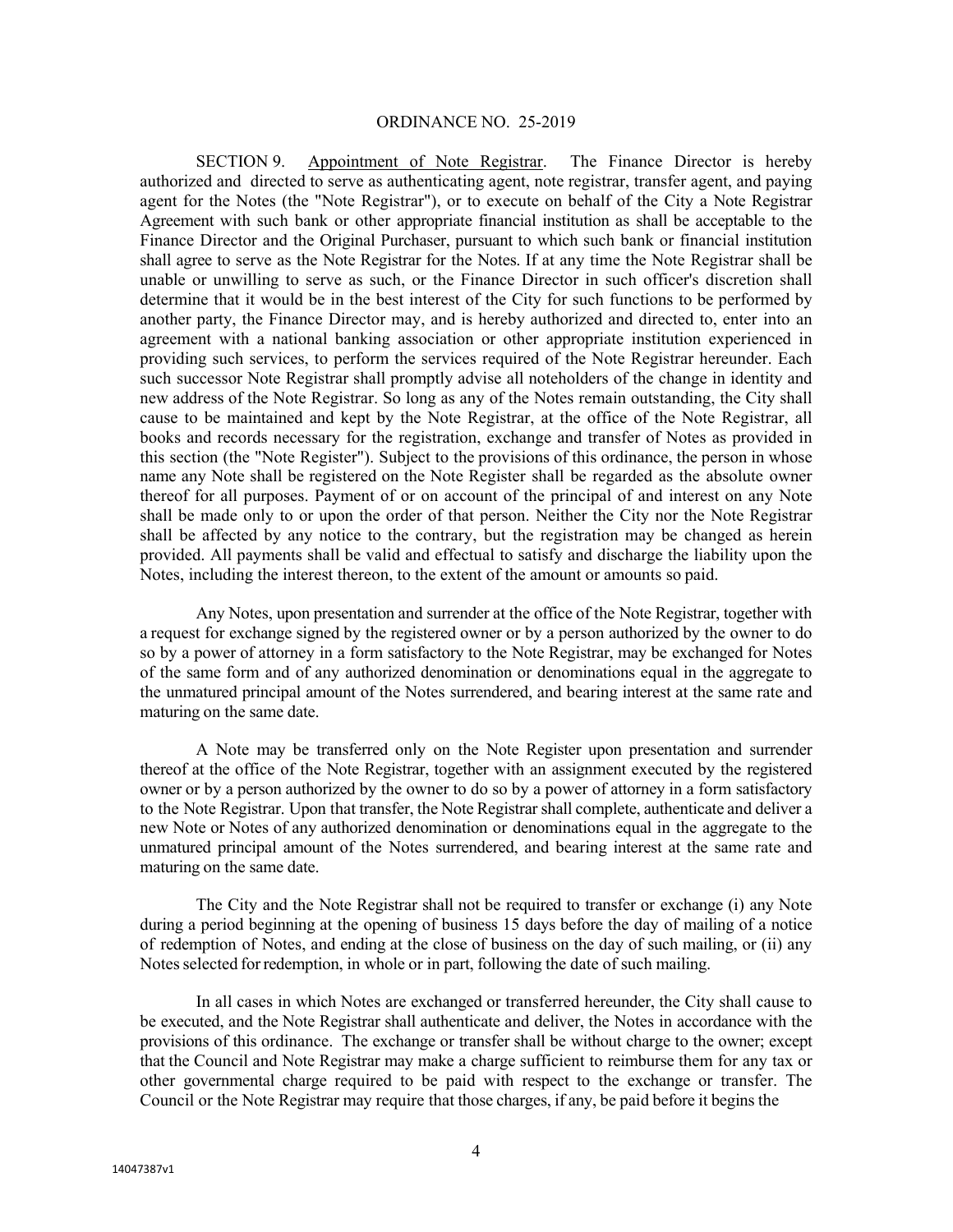procedure for the exchange or transfer of the Notes. All Notes issued upon any transfer or exchange shall be the valid obligations of the City, evidencing the same debt, and entitled to the same benefits under this ordinance, as the Notes surrendered upon that transfer or exchange.

SECTION 10. Book-Entry System. In the event that the Notes are issued to a Depository (as defined below) for use in a book-entry system, the following terms shall have the following meanings for purposes of this Ordinance:

"Book-entry form" or "book-entry system" means a form or system under which (i) the beneficial right to payment of principal of and interest on the Notes may be transferred only through a book-entry and

(ii) physical Notes in fully registered form are issued only to a Depository or its nominee as registered owner, with the Notes "immobilized" to the custody of the Depository, and the bookentry is the record that identifies the owners of beneficial interests in those Notes.

"Depository" means any securities depository that is a clearing agency under federal law operating and maintaining, together with its participants, a book-entry system to record beneficial ownership of Notes, and to effect transfers of securities, in book-entry form, and includes The Depository Trust Company (a limited purpose trust company), New York, New York.

The Notes may be initially issued to a Depository for use in a book-entry system, and the provisions of this Section shall apply, notwithstanding any other provision of this Ordinance: (i) there shall be a single Note of each maturity; (ii) those Notes shall be registered in the name of the Depository or its nominee, as registered owner, and immobilized in the custody of the Depository; (iii) the beneficial owners in book- entry form shall have no right to receive Notes in the form of physical securities or certificates; (iv) ownership of beneficial interests in any Notes in book-entry form shall be shown by book-entry on the system maintained and operated by the Depository, and transfers of the ownership of beneficial interests shall be made only by the Depository and by book-entry; and  $(v)$  the Notes as such shall not be transferable or exchangeable, except for transfer to another Depository or to another nominee of a Depository, without further action by the Council. Debt service charges on Notes in book-entry form registered in the name of a Depository or its nominee shall be payable in same day funds delivered to the Depository or its authorized representative (i) in the case of interest, on each Interest Payment Date, and (ii) in all other cases, upon presentation and surrender of Notes as provided in this Ordinance.

The Note Registrar may, with the approval of this Council, enter into an agreement with the beneficial owner or registered owner of any Note in the custody of a Depository providing for making all payments to that owner of principal and interest on that Note or any portion thereof (other than any payment of the entire unpaid principal amount thereof) at a place and in a manner (including wire transfer of federal funds) other than as provided above in this Ordinance, without prior presentation or surrender of the Note, upon any conditions which shall be satisfactory to the Note Registrar and this Council. That payment in any event shall be made to the person who is the registered owner of that Note on the date that principal is due, or, with respect to the payment of interest, as of the applicable date agreed upon as the case may be. The Note Registrar shall furnish a copy of each of those agreements, certified to be correct by the Note Registrar, to other paying agents for Notes and to the City. Any payment of principal or interest pursuant to such an agreement shall constitute payment thereof pursuant to, and for all purposes of, this Ordinance.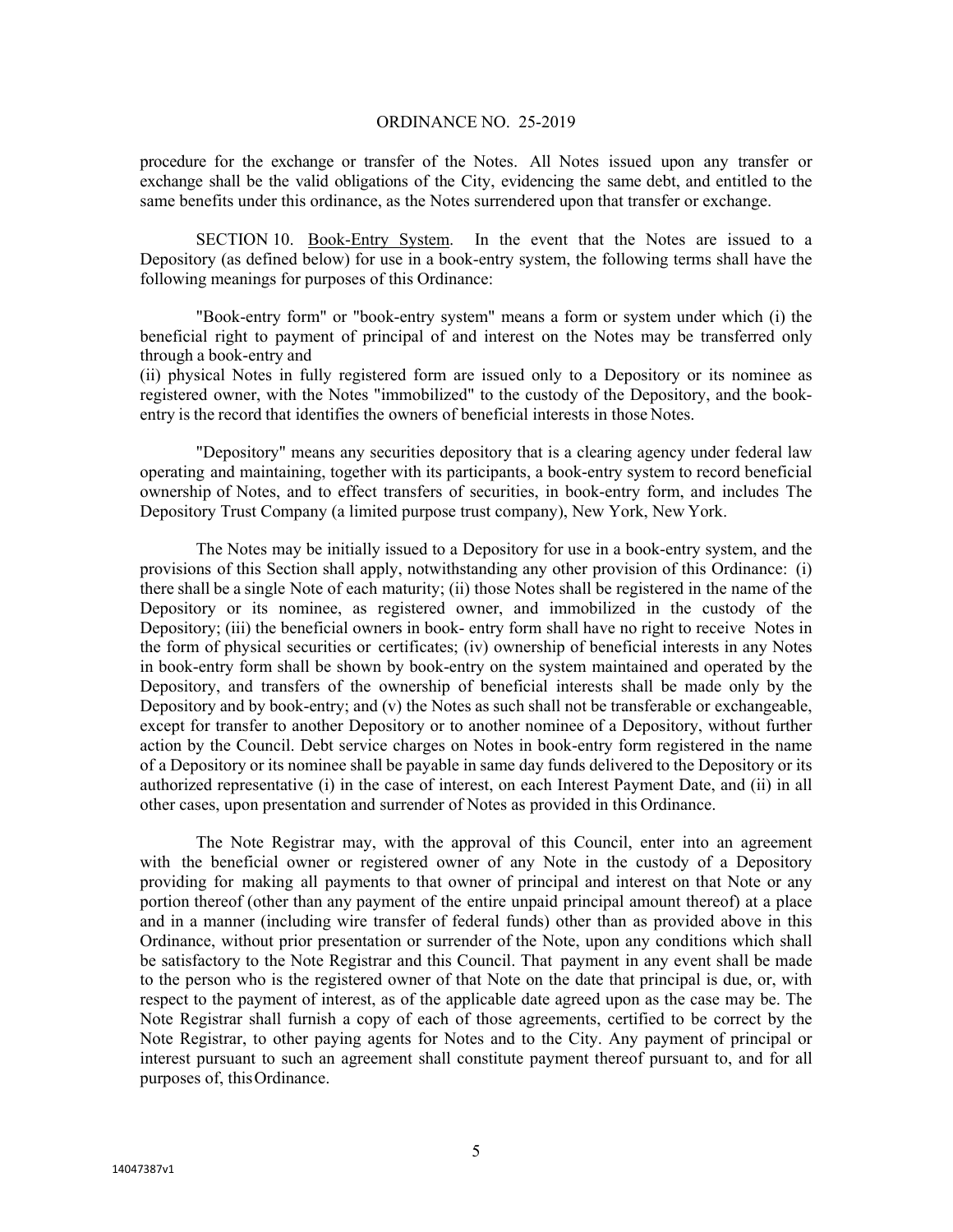If requested, the Finance Director and City Manager, City Clerk or any other officer of this Council, is authorized and directed to execute, acknowledge and deliver, in the name of and on behalf of the City, an agreement among the City, the Note Registrar and a Depository to be delivered in connection with the issuance of the Notes to such Depository for use in a book-entry system.

The City may decide to discontinue use of the book-entry system through the Depository. In that event, Note certificates will be printed and delivered to the Depository. If any Depository determines not to continue to act as the Depository for the Notes for use in a book- entry system, the City and the Note Registrar may attempt to establish a securities depository/book-entry relationship with another qualified Depository under this Ordinance. If the City and the Note Registrar do not or are unable to do so, the City and the Note Registrar, after the Note Registrar has made provision for notification of the beneficial owners by the then Depository, shall permit withdrawal of the Notes from the Depository and authenticate and deliver note certificates in fully registered form to the assigns of the Depository or its nominee, all at the cost and expense (including costs of printing and delivering definitive Notes), if the event is not the result of action or inaction by the City or the Note Registrar, of those persons requesting such issuance.

SECTION 11. Income Tax Pledge. The City hereby covenants, pursuant to Section 133.05(B)(7), Ohio Revised Code, to appropriate annually from lawfully available municipal income taxes, and to continue to levy and collect municipal income taxes adequate to produce, amounts necessary to meet the debt charges on the Notes and the Bonds in each year until full payment is made.

SECTION 12. Federal Tax Law Compliance. The City hereby covenants that it will comply with the requirements of all existing and future laws which must be satisfied in order that interest on the Notes is and will continue to be excluded from gross income for federal income tax purposes, including without limitation restrictions on the use of the property financed with the proceeds of the Notes so that the Notes will not constitute "private activity bonds" within the meaning of Section 141 of the Internal Revenue Code of 1986, as amended (the "Code"). The City further covenants that it will restrict the use of the proceeds of the Notes in such manner and to such extent, if any, as may be necessary, after taking into account reasonable expectations at the time the debt is incurred, so that they will not constitute arbitrage bonds under Section 148 of the Code and the regulations prescribed thereunder (the "Regulations").

The Finance Director, or any other officer of the City, including the City Manager, is hereby authorized and directed (a) to make or effect any election, selection, designation, choice, consent, approval or waiver on behalf of the City with respect to the Notes as permitted or required to be made or given under the federal income tax laws, for the purpose of assuring, enhancing or protecting favorable tax treatment or the status of the Notes or interest thereon or assisting compliance with requirements for that purpose, reducing the burden or expense of such compliance, reducing any rebate amount or any payment of penalties, or making any payments of special amounts in lieu of making computations to determine, or paying, any excess earnings as rebate, or obviating those amounts or payments, as determined by the Finance Director, which action shall be in writing and signed by the Finance Director, or any other officer of the City, including the City Manager, on behalf of the City; (b) to take any and all actions, make or obtain calculations, and make or give reports, covenants and certifications of and on behalf of the City, as may be appropriate to assure the exclusion of interest from gross income and the intended tax status of the Notes; and (c) to give an appropriate certificate on behalf of the City, for inclusion in the transcript of proceedings, setting forth the facts, estimates and circumstances, and reasonable expectations of the City pertaining to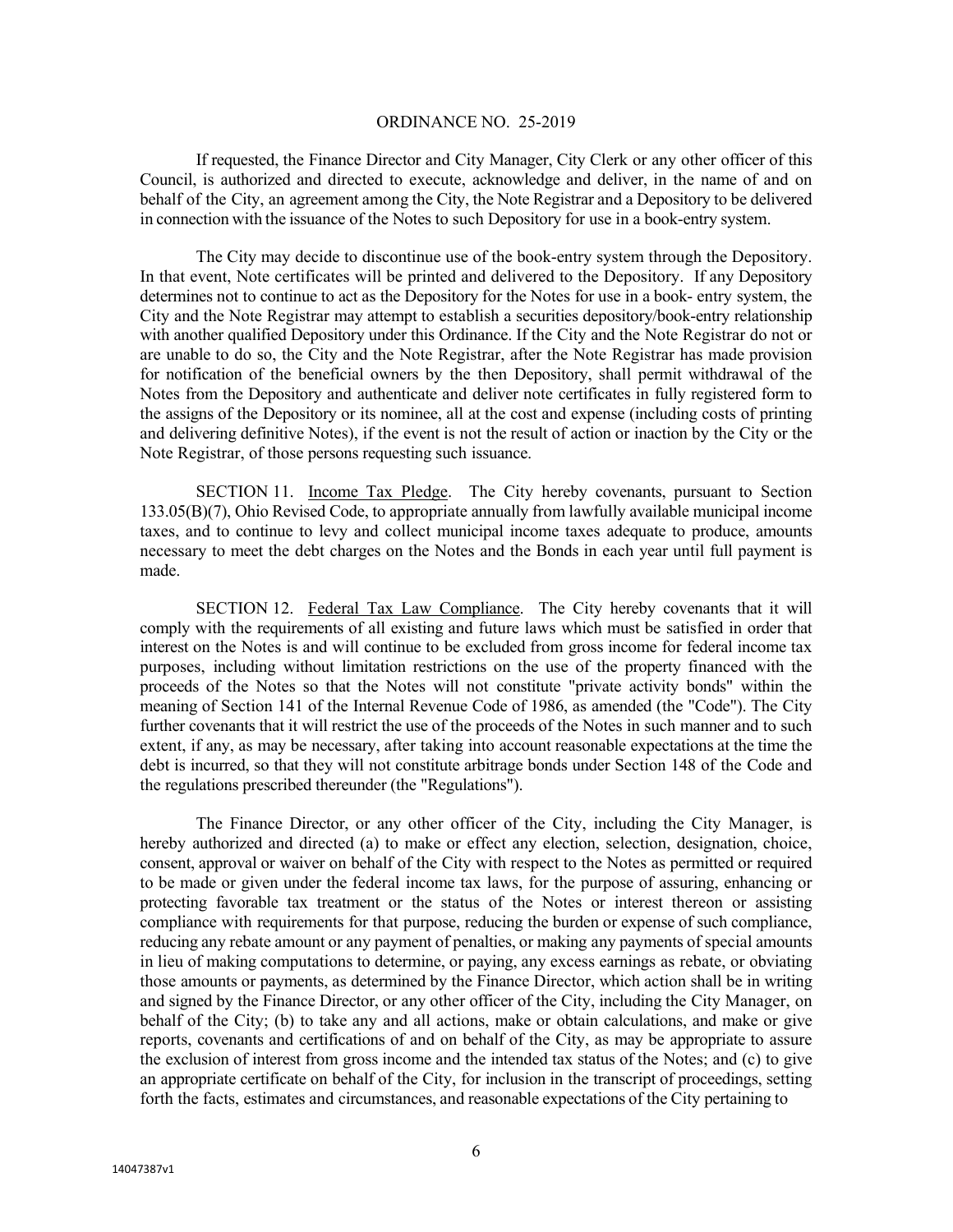Section 148 and the Regulations, and the representations, warranties and covenants of the City regarding compliance by the City with Sections 141 through 150 of the Code and the Regulations.

The Finance Director shall keep and maintain adequate records pertaining to investment of all proceeds of the Notes sufficient to permit, to the maximum extent possible and presently foreseeable, the City to comply with any federal law or regulation now or hereafter having applicability to the Notes which limits the amount of Note proceeds which may be invested on an unrestricted yield or requires the City to rebate arbitrage profits to the United States Department of the Treasury. The Finance Director of the City is hereby authorized and directed to file such reports with, and rebate arbitrage profits to, the United States Department of the Treasury, to the extent that any federal law or regulation having applicability to the Notes requires any such reports or rebates.

SECTION 13. Transcript of Proceedings; Execution of Additional Documents. The officer having charge of the minutes of the Council and any other officers of the Council, or any of them individually, are hereby authorized and directed to prepare and certify a true transcript of proceedings pertaining to the Notes and to furnish a copy of such transcript to the Original Purchaser. Such transcript shall include certified copies of all proceedings and records of the Council relating to the power and authority of the City to issue the Notes and certificates as to matters within their knowledge or as shown by the books and records under their custody and control, including but not limited to a general certificate of the Clerk of Council and a no-litigation certificate of the City Manager and the Finance Director, and such certified copies and certificates shall be deemed representations of the City as to the facts stated therein.

The City Manager and Finance Director are hereby authorized and directed to take such action and to execute and deliver, on behalf of this Council, such additional instruments, agreements, certificates, and other documents as may be in their discretion necessary or appropriate in order to carry out the intent of this Ordinance. Such documents shall be in the form not substantially inconsistent with the terms of this Ordinance, as they in their discretion shall deem necessary or appropriate.

SECTION 14. Ohio Market Access Program. If determined necessary by the Finance Director, the City is hereby by authorized to participate in the Ohio Market Access Program ("OMAP") with the respect to the Notes. The Standby Note Purchase Agreement for OMAP is hereby authorized in the form presented to this Council with such changes not materially adverse to the City as may be approved by the officers of the City executing that Standby Note Purchase Agreement. The City acknowledges the agreement of the Treasurer of State in the Standby Note Purchase Agreement that, in the event the City is unable to repay the principal amount and accrued and unpaid interest of the Notes at their maturity, whether through its own funds or through the issuance of other obligations of the City, the Treasurer of State agrees (a) to purchase the Notes from the holders or beneficial owners thereof upon their presentation to the Treasurer of State for such purchase at a price of par plus accrued interest to maturity or (b) to purchase renewal notes of the City in a principal amount not greater than the principal amount of the Notes plus interest due at maturity, with such renewal notes bearing interest at a rate equal to the AAA Municipal Market Data rate plus 400 basis points, maturing not more than one year after the date of their **iss**uance, and being prepayable at any time with 30 days' notice, provided that in connection with the Treasurer of State's purchase of such renewal notes the City shall deliver to the Treasurer of State an unqualified opinion of nationally recognized bond counsel that (i) such renewal notes are the legal, valid and binding general obligations of the City, and the principal of and interest on such renewal notes, unless paid from other sources, are to be paid from the proceeds of the levy